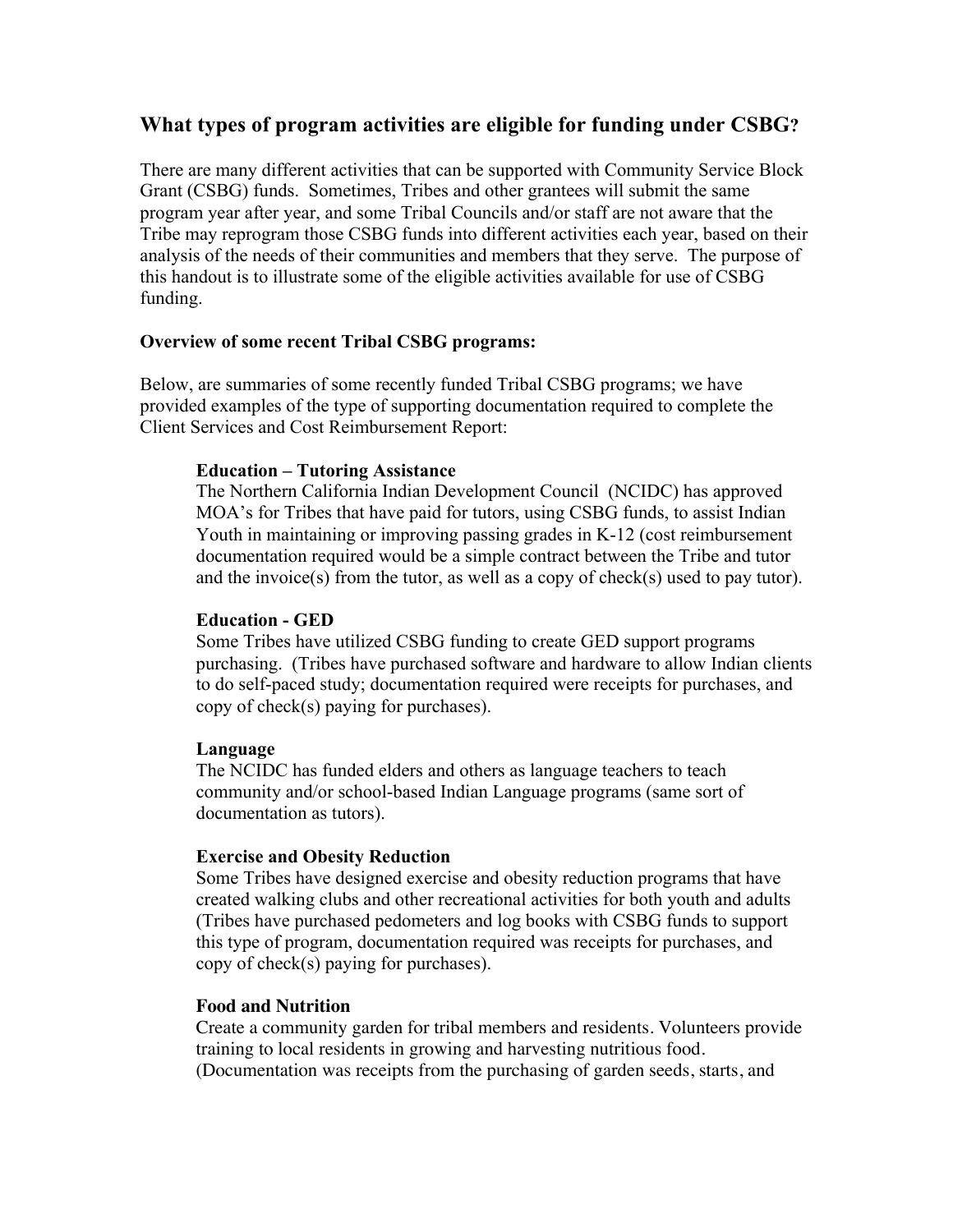supplies, including a roto-tiller and other garden tools, as well as a copy of the check(s) paying for items.)

### **Employment and Training**

Some have used CSBG in combination with other funds to create job fairs and/or computer labs for job search and resume development (documentation required similar to exercise and obesity reduction programs, above).

These are only a few of the eligible activities that Tribes we serve have proposed under their CSBG contract. Although many Tribes continue to do food distribution with CSBG funds, There is no requirement that "emergency food" or other similar services be the activity under your CSBG contract. It is our hope that providing examples of other programs may help to inform your Tribal planning process so that you can make sure your CSBG program is addressing the highest priority need, not just the same activity as last year.

The following is a much more complete list of the universe of eligible activities that can be funded with CSBG. This is a list of actual CSBG program activities from 2004 as reported by all programs from throughout all fifty states to the US Congress.

### Employment Programs

In FY 2004, States reported spending \$59.5 million in CSBG funding to support a range of services designed to assist low-income individuals in obtaining and maintaining employment. These services include:

- Support for TANF recipients who are preparing to transition to selfsufficiency or for former TANF recipients who need additional support to find or maintain employment;
- Support for job retention, including counseling, training, and supportive services, such as transportation, child care, and the purchase of uniforms or work clothing;
- Skills training, job application assistance, resume writing, and job placement;
- On-the-job training and opportunities for work;
- Job development, including finding employers willing to recruit through the agency, facilitating interviews, creating job banks and providing counseling to employees, and developing new employment opportunities in the community;
- Vocational training for high school students and the creation of internships and summer jobs; and
- Other specialized adult employment training.

#### Education Programs

In FY 2004, States reported spending \$65.9 million in CSBG funds to provide education services such as: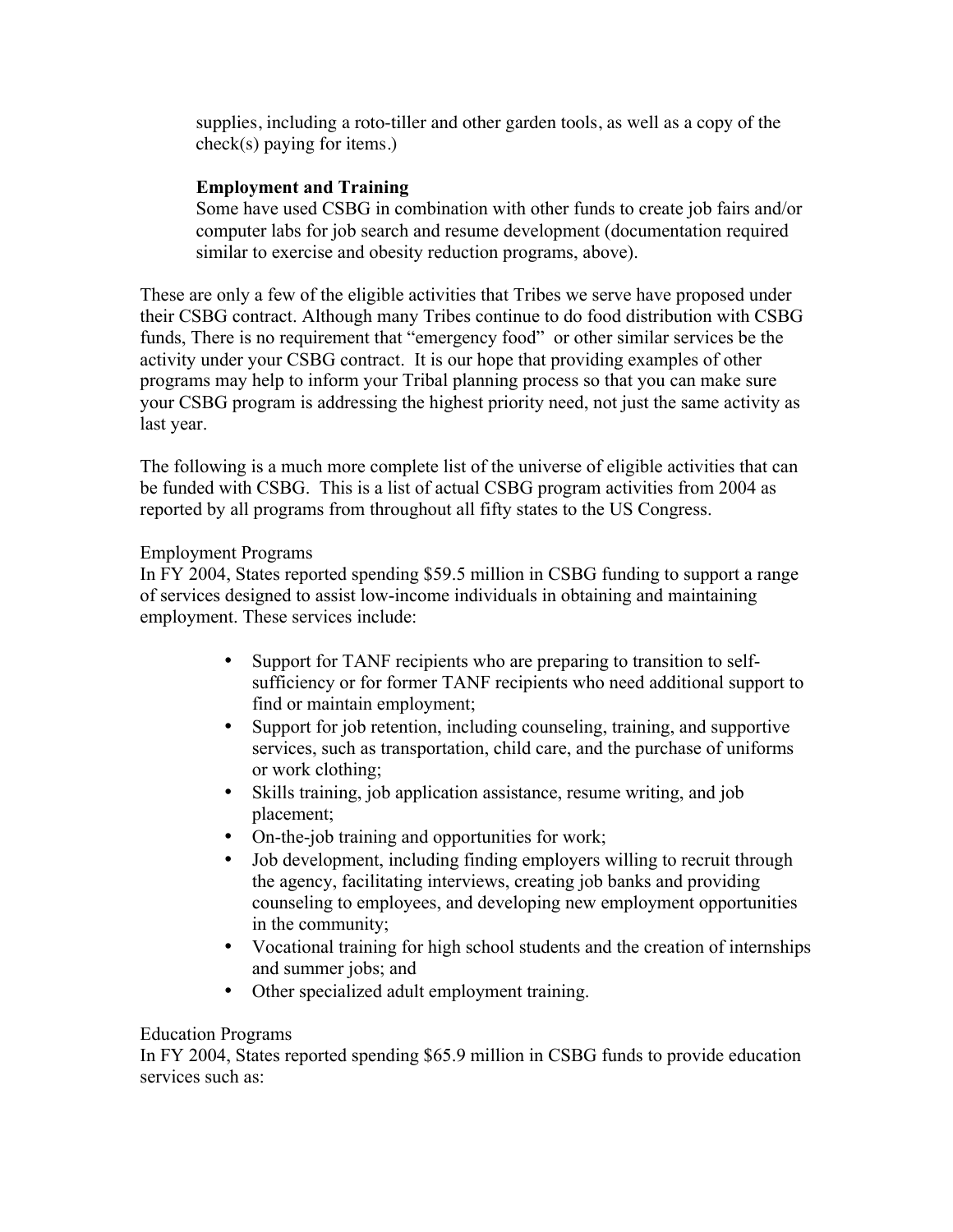- Adult education, including courses in ESL and GED preparation with flexible scheduling for working students;
- Supplemental support to improve the educational quality of Head Start programs;
- Child care classes, providing both child development instruction and support for working parents or for home child care providers;
- Alternative opportunities for school dropouts and those at risk of dropping out;
- Scholarships for college or technical school;
- Guidance about adult education opportunities in the community;
- Programs to enhance academic achievement of students in grades K–12, while combating drug or alcohol use and preventing violence; and
- Computer-based courses to help train participants for the modern-day workforce.

# Housing Programs

In FY 2004, States reported spending \$49.7 million for CSBG-coordinated housing programs to improve living environment of low-income individuals and families. CSBGfunded activities may include:

- Homeownership counseling and loan assistance;
- Affordable housing development and construction;
- Counseling and advocacy about landlord/tenant relations and fair housing concerns;
- Assistance in locating affordable housing and applying for rent subsidies and other housing assistance;
- Transitional shelters and services for the homeless;
- Home repair and rehabilitation services;
- Support for management of group homes; and
- Rural housing and infrastructure development.

### Emergency Services Programs

In FY 2004, States reported spending \$100.4 million for emergency services to combat many kinds of crisis. Crisis management services may include:

- Emergency temporary housing;
- Rental or mortgage assistance, intervention with landlords;
- Cash assistance/short term loans;
- Energy crisis assistance and utility shut-off prevention;
- Emergency food, clothing, and furniture;
- Crisis intervention in response to child or spousal abuse;
- Emergency heating system repair;
- Crisis intervention telephone hotlines;
- Linkages with other services and organizations to assemble a combination of short-term resources and longer-term support; and/or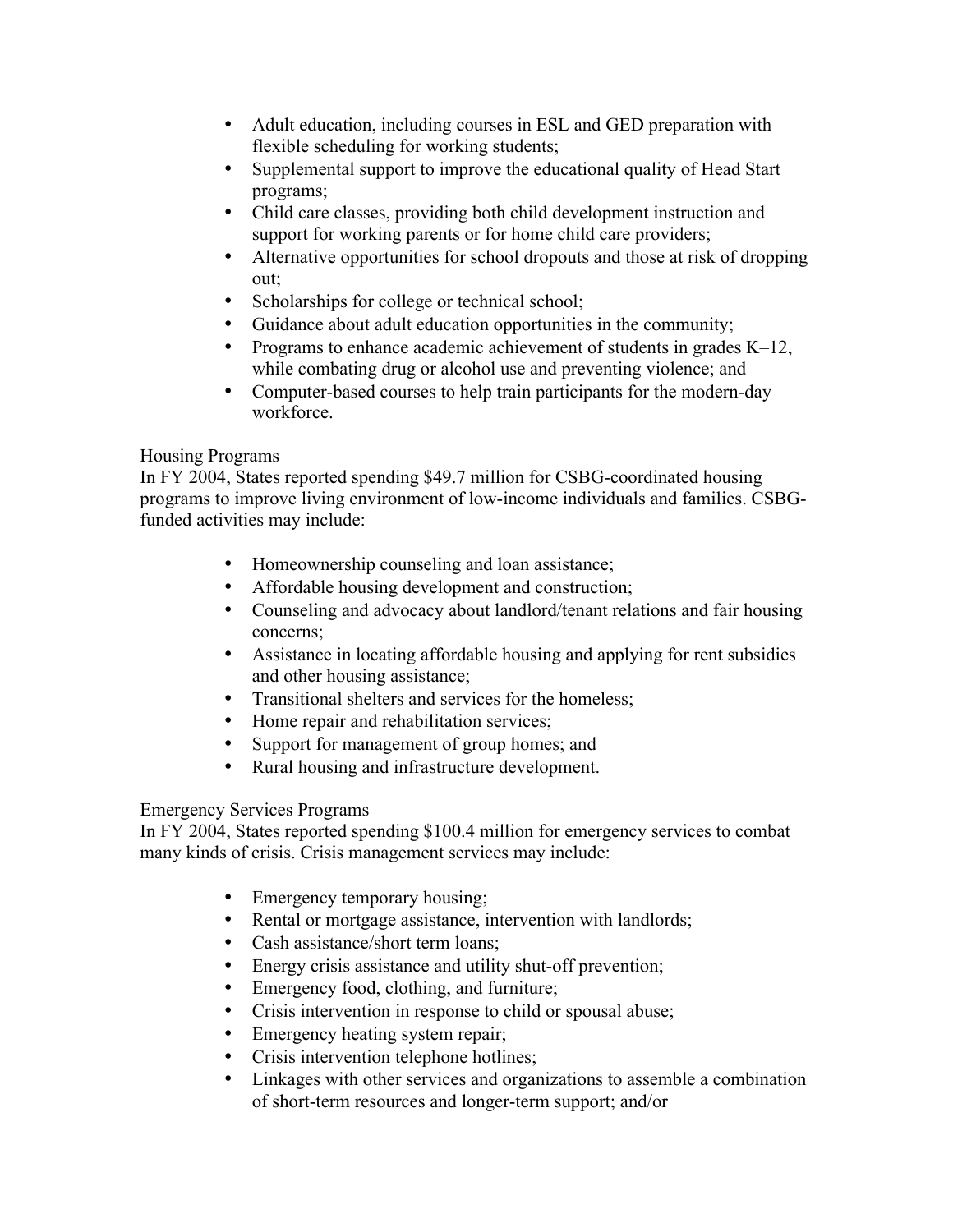- Natural disaster response and assistance.
- •

## Nutrition Programs

States reported spending \$48.4 million in CSBG funds to support nutrition programs. Services provided may include:

- Organizing and operating food banks;
- Supporting food banks of faith-based and civic organization partners with food supplies and/or management support;
- Counseling regarding family and children's nutrition and food preparation;
- Distributing surplus USDA commodities and other food supplies;
- Administering the Women, Infants, and Children (WIC) nutrition program;
- Preparing and delivering meals, especially to the homebound elderly;
- Providing meals in group settings; and/or
- Initiating self-help projects, such as community gardens, community canneries, and food buying groups.

### Self-Sufficiency Programs

States reported spending \$93 million in FY 2004 on self-sufficiency programs. Selfsufficiency programs offer a continuum of services to assist families in becoming more financially independent. Such programs generally include:

- An assessment of the issues facing the family or family members and the resources the family brings to address these issues;
- A written plan for becoming more financially independent and selfsupporting; and
- Services that are selected to help the participant implement the plan (i.e. clothing, bus passes, emergency food assistance, career counseling, family guidance counseling, referrals to the Social Security Administration for disability benefits, assistance with locating possible jobs, assistance in finding long-term housing, etc.).

#### Health Programs

In FY 2004, States reported spending \$24.1 million on CSBG-funded health initiatives that are designed to identify and combat a variety of health problems in the community served. CSBG funds may be used to address gaps in the care and coverage available in the community. Eligible entities may use CSBG funds for health initiatives that include:

- Recruitment of uninsured children to a State insurance group or State Children's Health Insurance Program (SCHIP);
- Recruitment of volunteer medical personnel to assist uninsured lowincome families;
- Prenatal care, maternal health and infant health screening;
- Assistance with pharmaceutical donation programs;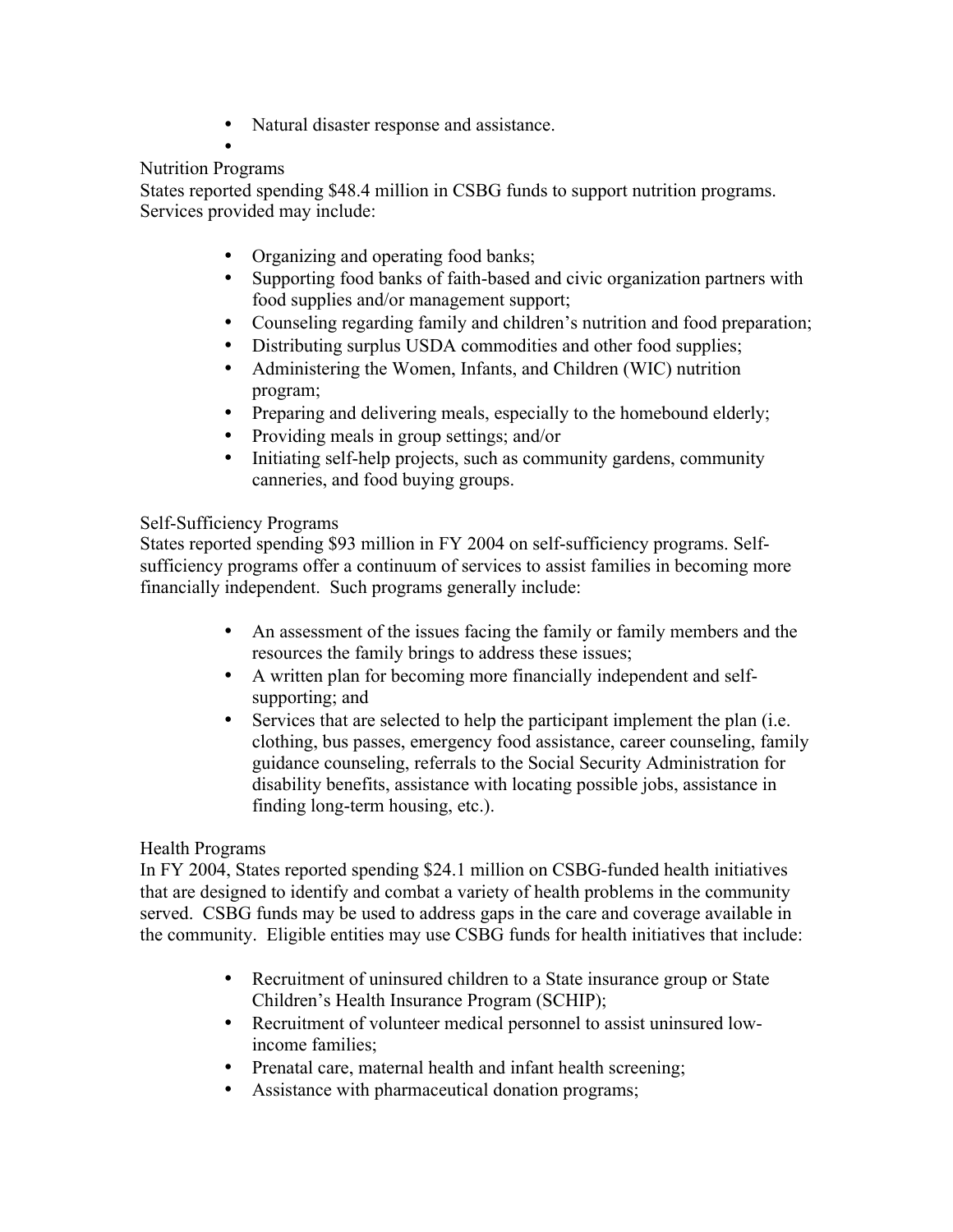- Health-related information for all ages, including Medicare/Medicaid enrollment and claims filing;
- Immunization:
- Periodic screening for serious health problems, such as tuberculosis, breast cancer, and HIV infection, and for mental health disorders;
- Health screening of all children;
- Treatment for substance abuse;
- Other health services including dental care, health insurance advocacy, CPR training, and education about wellness, obesity, and first-aid; and/or
- Transportation to health care facilities and medical appointments.

### Income Management Programs

States reported spending \$28 million on income management programs in FY 2004 using CSBG grant funds. Services supported include:

- Development of household assets, including savings;
- Assistance with budgeting techniques;
- Consumer credit counseling;
- Business development support;
- Homeownership assistance;
- Energy conservation and energy consumer education programs, including weatherization;
- Tax counseling and tax preparation assistance; and
- Assistance for the elderly with claims for medical and other benefits.

### Linkages:

In FY 2004, States reported spending \$93.5 million on Linkage initiatives. Linkage programs can involve any or all of a variety of local activities which CSBG supports because of the block grant's statutory mandate to mobilize and coordinate community responses to poverty. These include:

- Coordination among programs, facilities, and shared resources through information systems, communications systems, and shared procedures;
- Community needs assessments, followed by community planning, organization, and advocacy to meet these needs;
- Creation of coalitions for community changes, such as, reducing crime or partnering businesses into partnership with low-income neighborhoods in order to plan long-term development;
- Efforts to establish links between resources, such as transportation and medical care or other needed services, programs that bring services to the participants, such as mobile clinics or recreational programs, and management of continuum-of-care initiatives;
- The removal of the barriers such as transportation problems, that keep the poor from jobs or from vital everyday activities; and